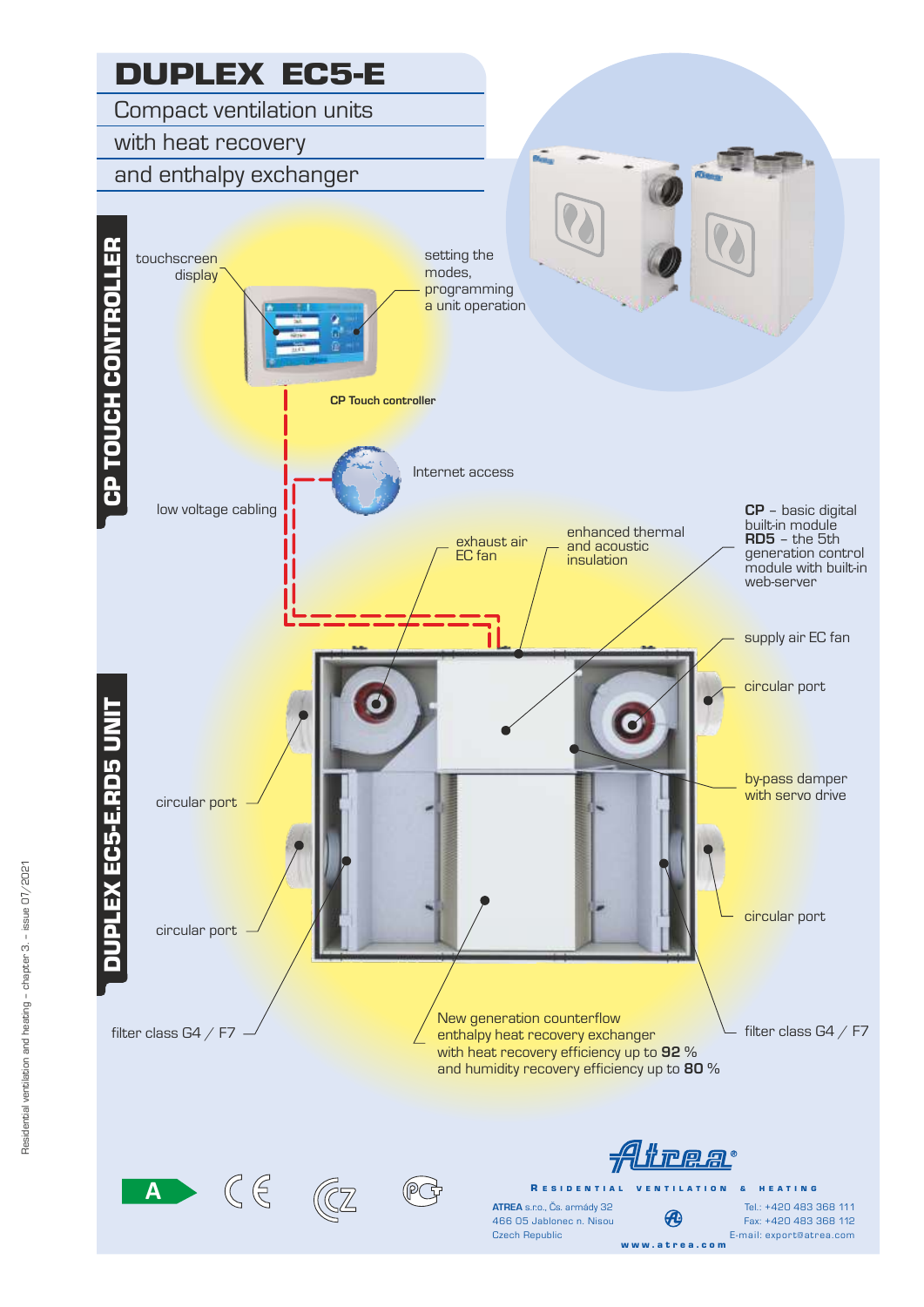# ATREA VENTILATION SYSTEM

#### System description

The ventilation system provides controlled equal-pressure ventilation with heat recovery with a recovery efficiency of up to 92 % and with a humidity recovery efficiency of up to 80 % for the houses and highrise residential buildings, together with possible reheating of the supply air, pre-cooling in summer and the effective use of all internal and external energy gains. Properly designed ventilation system provides fresh filtered air to each room and kitchen and ensures exhaust of used air from bathrooms, toilets and kitchens.

The company ATREA offers this system as a complete construction set, consisting of the following main components:

- ventilation units with heat recovery series DUPLEX EC5-E and ECV5-E
- complete measuring and regulation system with the option to control other parts of the system (e.g. a zone butterfly valve, an earth heat exchanger etc.)
- integrated system of the ATREA air ducts and fittings suitable for all desired options

#### Using in low-energy and passive houses

In the **low-energy houses**, the ventilation system supplements a basic heating system (e.g. central heating units, floor heating etc.). In the **passive houses**, built in the Czech and Slovak Republics, in addition to reheating of the supply air after heat recovery to the building, we also recommend the implementation of the additional heating system for compliance with the optimum relative humidity in the interior, thus avoiding excessive ventilation during heating. They can also be used in combination with a fireplace insert or other bivalent heat source. With higher demand on cooling or heating by the HVAC system only, it is recommended to choose the ventilation units with air circulation, e.g. the dual-zone units series DUPLEX R5.

#### Ventilation system design

Based on the long-term measurements and experience with the implementation of the ventilation systems in the residential buildings, the ATREA company recommends dimensioning of the ventilation performance according to CSN EN 15665 – Z1 – see the table below.

#### Legislative requirements

The ventilation units DUPLEX EC5 and ECV5 carry energy labels in accordance with EU Regulation no. 1253/2014 and 1254/2014.. Ventilation system advantages

- Ensure permanent air changes necessary for hygienic reasons with a possibility of one-off increases (e.g. by an external signal from toilets, bathrooms, kitchens or other inputs on the basis of users' immediate requirements)
- Savings on ventilation costs by up to 90 % thanks to highly efficient heat and humidity recovery exchangers
- Elimination of mold formation
- Elimination of thermal discomfort due to air supply with temperature differences kept to a minimum (again as a result of heat recovery with high efficiency)
- Utilisation of all internal and external thermal gains from the flat space for the heat recovery pre-heating of ventilation air
- The supply of perfectly filtered air (through Class G4 or F7 filters) significantly reduces the occurrence of allergies and respiratory diseases
- When the unit is set to full performance (via a by-pass), cooling is possible in summer, particularly through the supply of night filtered air
- A full-range modular system allows for easy or even DIY installation

#### Ventilation performance

| <b>Standard - regulation</b> |                   | Ventilation intensity in<br>unoccupied rooms | <b>Ventilation</b><br>intensity<br>$(h^{\prime})$ | Volume per<br>person<br>$\left[\frac{m^3}{h}\right]$ | <b>Kitchens</b><br>$\left[\frac{m^3}{h}\right]$ | <b>Bathrooms</b><br>$\left[\frac{m^3}{h}\right]$ | <b>Toilets</b><br>$\left[\frac{m^3}{h}\right]$ |
|------------------------------|-------------------|----------------------------------------------|---------------------------------------------------|------------------------------------------------------|-------------------------------------------------|--------------------------------------------------|------------------------------------------------|
| CSN EN $15665 - Z1$          | Minimum value     | 0,3                                          | 0,3                                               | 15                                                   | 100                                             | 50                                               | 25                                             |
|                              | Recommended value |                                              | 0.5                                               | 25                                                   | 150                                             | 90                                               | 50                                             |
| CSN 73 0540 - 2              |                   | 0.1                                          | $0.3 - 0.6$                                       | $15 - 25$                                            |                                                 | References to other regulations                  |                                                |

#### More documentation for designing a ventilation system





Mounting details Catalogue of components www.atrea.com Selection software Selection software





#### HEAT RECOVERY - WHAT IS IT?



### Heat recovery principle

Heat transfer occurs through the separating walls of a heat exchanger – in winter warmer exhaust air preheats colder supply air. The same principle is applied also in summer for cool recovery.

In winter time humidity condensates in exhaust air. This condensate increases heat recovery efficiency through improved heat transfer and is continuously drained into a sewer system.

#### Significance of heat recovery

An energy-optimised heat recovery exchanger reaches a highly economical ratio between power consumption (to run fans), air performance and heat recovery.<br>Warm exhaust<br>National species of the fanciscal recovery. The fancisc best recovery. The fancisc process of the species of the

The fan input vs. heat recovery gain ratio during ventilation reaches an energy efficiency of 20–40, i.e. from 1 W of power used to run a DUPLEX EC5-E up to 40 W is recovered from exhaust air. **Effective ratio 1 : 40**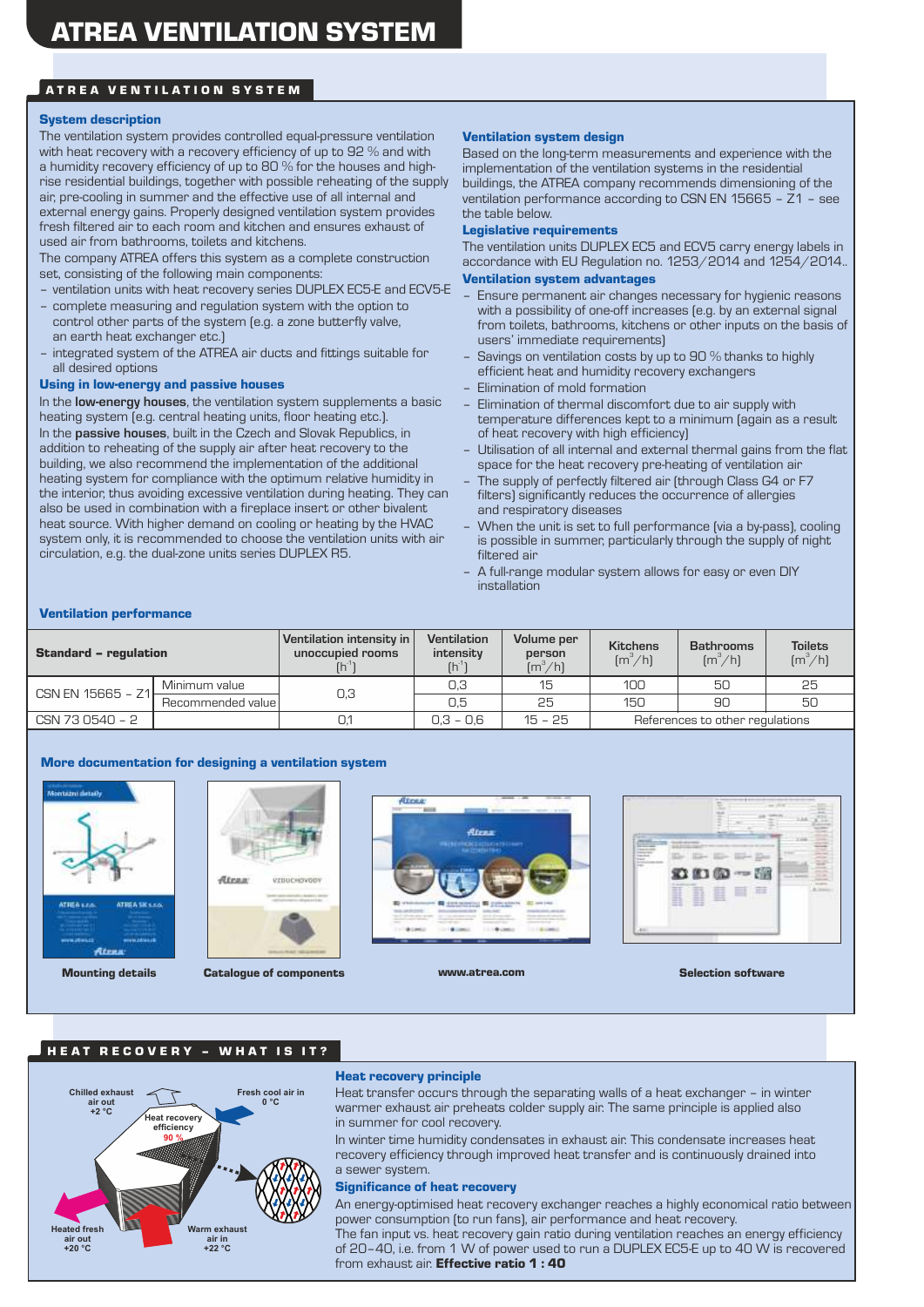# DUPLEX EC5-E / ECV5-E UNITS DESCRIPTION

#### Intention

The new 5th generation heat recovery units DUPLEX are delivered in two basic lines: **DUPLEX EC5**-E for the installation under the ceiling and **DUPLEX ECV5**-E in the vertical design. The units are designed for the comfort ventilation of all types of residential and public buildings, are particularly suitable for the low-energy and passive houses and the apartments in the residential buildings with the decentralized ventilation system. Basic description

In the unit housing, made with mineral insulation with the thickness of 30 mm (U = 0.81 Wm<sup>2</sup>K<sup>-1</sup>) with the thermal bridges suppression and the reaction to fire class A2/A1, a swirling counterflow plastic heat recovery exchanger (efficiency up to 95 %), two ventilators of free impeller type with the electronic EC control and the possibility to supplement regulation for the control of the constant air flow, supply and exhaust air filters G4 before entering the recovery heat exchanger, an automatic butterfly valve of the by-pass, a control module and a connection terminal plate are built in. For the ceiling units EC5, condensate outlets in the doors are prepared for both operating positions of the units. Connection nozzles are round, used for connecting flexible or fixed piping with the thermal bridges suppression. Access to the unit is possible through the fully openable hinged door via the locking latches.

#### Units advantages

- highest energy efficiency class A
- very low height H allowing installation in the ceiling

# IN STALLING THE UNITS

## DUPLEX EC5 – under-ceiling type

New DUPLEX EC5 units have a very flat design that allows installing them into even very low suspended ceilings. The minimum requirements for suspended ceiling void heights are in the table. A plasterboard lid is fitted below the unit; in bathrooms the lid must be airtight and the entire suspended ceiling steam tight.



- higher outputs of the units enable occasional intensive air exhaust or summer ventilation
- recovery efficiency up to 92 % due to the new generation recuperation exchangers
- excellent thermal insulation parameters of the unit housing with the thermal bridges suppression
- high sound attenuation of the unit housing due to the high density mineral insulation
- built-in by-pass is a standard part of the unit and needs no additional space; in addition, due to its construction, it ensures 100% by-pass in the by-pass mode without mutual thermal transfer
- standardly offered two types of regulation meet all the requirements of the unit:

**.CP** – easier and cheaper basic digital control system of the units **.RD5** – a new digital control system, optional for installation, enables connection of a wide range of sensors and other inputs, control of the shut-off and zone butterfly valves of the distribution system, control of the heaters or the heating system of the house etc. plus it is standardly equipped with a built-in web server for the possible control via the Internet

- possibility of installation of the built-in electrical or external electrical or hot water preheaters/air reheaters
- possible mirror changes in the EC5-E units to the right/left position only by setting the regulation parameter (**.RD5** units) or by simple reconnection (**.CP** units)

# DUPLEX ECV5 – vertical type

New vertical units DUPLEX 280 ECV5 and 380 ECV5 can be installed in narrow spaces due to their width, e.g. wardrobes with minimum internal width of 625 mm.



| unit    | unit height<br>$H$ [mm] | min. height of the<br>ceiling cavity X (mm) |
|---------|-------------------------|---------------------------------------------|
| 170 EC5 | 290                     | 325                                         |
| 370 EC5 | 2.90                    | 325                                         |
| 570 EC5 | 365                     |                                             |



#### Condensate drainage

During heat recovery – heat regaining – moisture is condensated during the cooling of exhaust air. Water condensates on the walls of the heat recovery exchanger, further increasing heat recovery efficiency. Condensate runs out of the heat recovery exchanger in the direction of air being





extracted and is drained from the DUPLEX unit into a sewer system. For correct functioning and drainage the unit must be separated from the sewer system using a siphon of a sufficient height, the recommended minimum being 150 mm. Small condensation drain pumps may be used.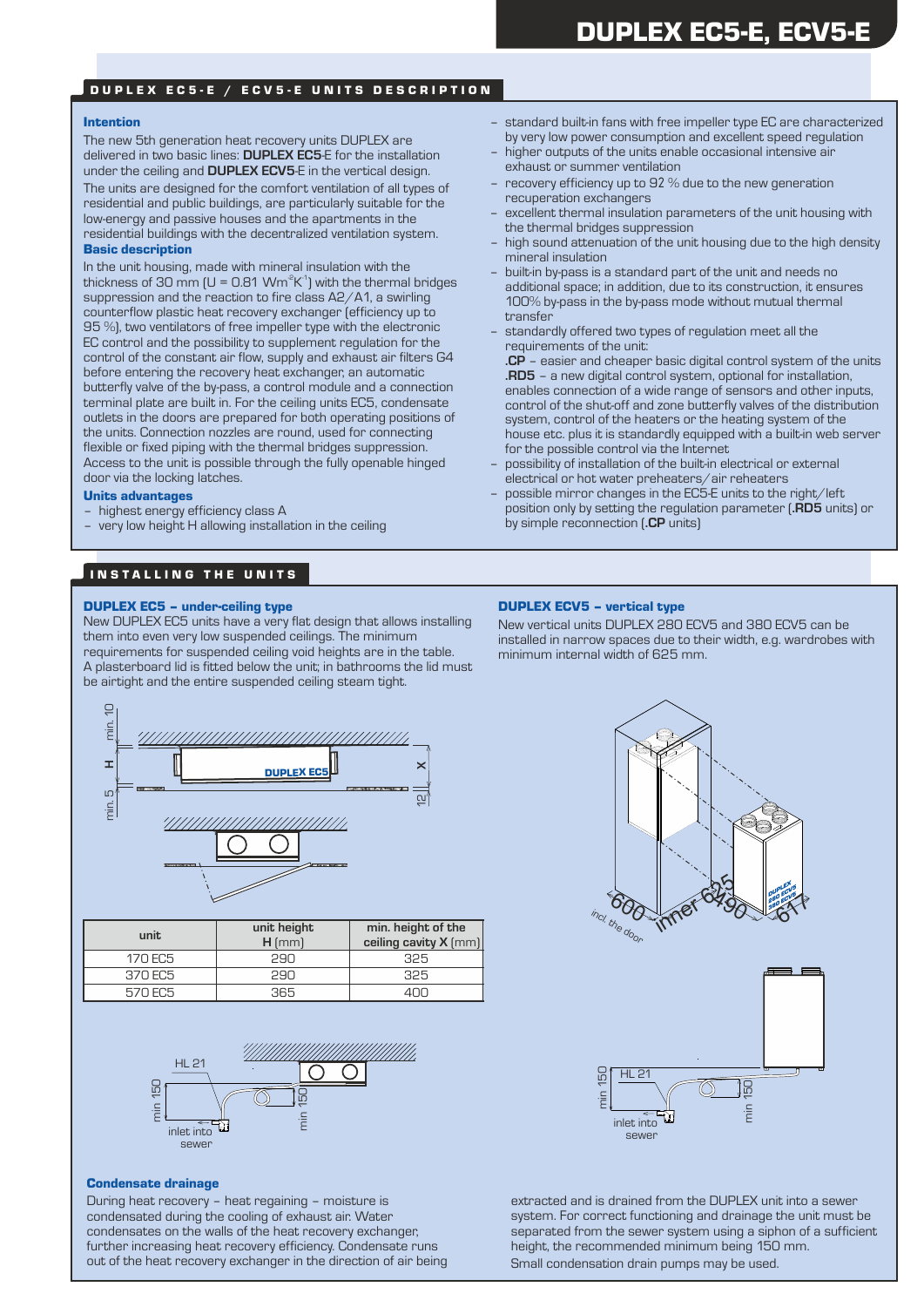# TECHNICAL DATA – DUPLEX EC5-E



\* max. pressure reserve curve is indicated \* electrical power consumption of the entire unit (both fans including the regulation) is indicated



# P E R F O R M A N C E PAR A METERS EC 5 - E T LO N TE CH N I CAL DATA EC 5 - E

| <b>DUPLEX</b>                           |         |                                             | 170 EC5-E 370 EC5-E 570 EC5-E |         |
|-----------------------------------------|---------|---------------------------------------------|-------------------------------|---------|
| Specific energy class                   |         | $A^{11}$                                    | $A^{1}$                       | $A^{1}$ |
| Max. airflow rate <sup>2)</sup>         | $m^3/h$ | 160                                         | 310                           | 530     |
| 31<br>Sound power level L <sub>wa</sub> | dВ      | 37                                          | 38                            | 42      |
| Max. heat recovery efficiency           | $\%$    | 91                                          | 92                            | 92      |
| Height H                                | mm      | 290                                         | 290                           | 370     |
| Width S                                 | mm      | 655                                         | 930                           | 930     |
| Length (without ports) L                | mm      | 840                                         | 1 116                         | 1 2 9 0 |
| Diameter of connecting ports            | mm      | ø 160                                       | ø 200                         | ø 250   |
| Weight                                  | kg      | 39                                          | 58                            | 72      |
| By-pass                                 |         | Yes                                         |                               |         |
| Voltage                                 | V       | $230 / 50$ Hz                               |                               |         |
| Supply air filter class                 |         | G4 (alter. F7)                              |                               |         |
| Condensate drain                        | mm      | $2x \varnothing$ 16 (depending on position) |                               |         |

<sup>1)</sup> All types of the regulation built-in in the unit standardly include a minimum of two inputs for connecting electrical signals arising as a result of human manipulation with lighting, or for connecting other devices that automatically regulate the unit output. These inputs must always be connected, or other types of sensors (e.g.<br>CO<sub>2</sub>, VOC, rH and the like) must be connected instead.

The maximum flow rate is set at the pressure disposition of 100 Pa

<sup>3)</sup> The stated value refers to the reference flow rate i.e. 70 % of the maximum flow rate, and to the pressure disposition of 50 Pa



DUPLEX EC5 units are delivered in a universal position, i.e. the choice between the "right" and "left" position, as shown above, is performed by changing the regulation system parameters for the .RD5 regulation type, and by relocating the operating sensor, reconnecting the fans and relocating the by-pass thermostat for the .CP type.

For detailed information and 2D or 3D blocks in DXF or IFC use our selection software.

# HUMIDITY RECOVERY EFFICIENCY

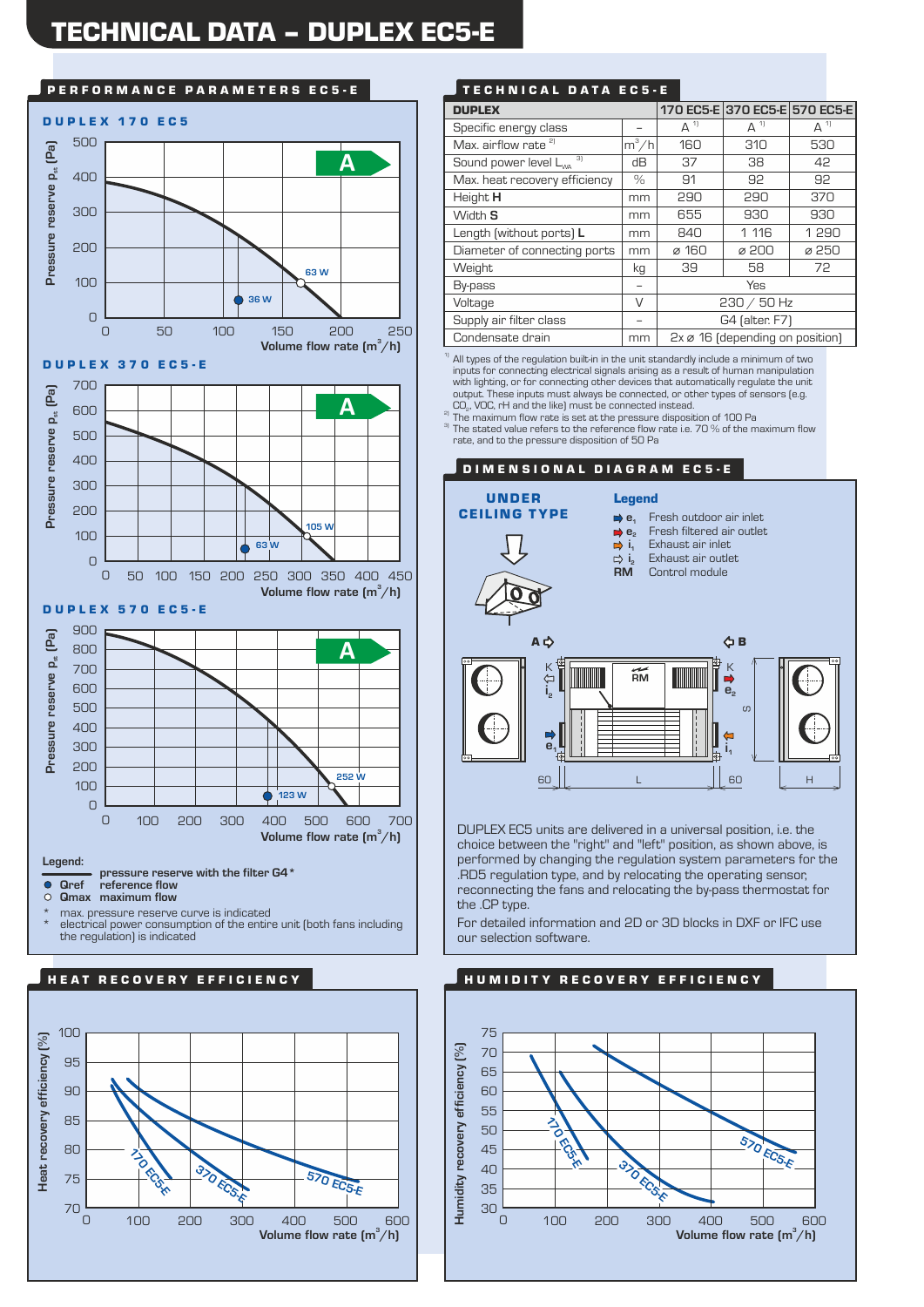# TECHNICAL DATA ECV5-E

| <b>DUPLEX</b>                           |         |                                 |                        | 280 ECV5-E 380 ECV5-E 580 ECV5-E |  |
|-----------------------------------------|---------|---------------------------------|------------------------|----------------------------------|--|
| Specific energy class                   |         | $\Delta$ <sup>1)</sup>          | $\Delta$ <sup>1)</sup> | $A^1$                            |  |
| Max. airflow rate <sup>2)</sup>         | $m^3/h$ | 250                             | 350                    | 500                              |  |
| 3)<br>Sound power level L <sub>wa</sub> | dВ      | 35                              | 36                     | 42                               |  |
| Max. heat recovery efficiency           | $\%$    | 90                              | 87                     | 88                               |  |
| Height (without ports) V                | mm      | 1000                            | 1000                   | 1080                             |  |
| Width S                                 | mm      | 617                             | 617                    | 928                              |  |
| Depth H                                 | mm      | 490                             | 490                    | 509                              |  |
| Diameter of connecting ports            | mm      | $\varnothing$ 160 $\frac{4}{1}$ | ø 160                  | ø 200                            |  |
| Weight                                  | kg      | 59                              | 59                     | 75                               |  |
| By-pass                                 |         | Yes                             |                        |                                  |  |
| V<br>Voltage                            |         | $230 / 50$ Hz                   |                        |                                  |  |
| Supply air filter class                 |         | G4 (alter. F7)                  |                        |                                  |  |
| Condensate drain                        | mm      | $1x \varnothing 16$             |                        |                                  |  |

 $1)$  All types of the regulation built-in in the unit standardly include a minimum of two inputs for connecting electrical signals arising as a result of human manipulation with lighting, or for connecting other devices that automatically regulate the unit output. These inputs must always be connected, or other types of sensors (e.g.  $CO<sub>2</sub>$ , VOC, rH and the like) must be connected instead.

<sup>2)</sup> The maximum flow rate is set at the pressure disposition of 100 Pa

 $3$  The stated value refers to the reference flow rate i.e. 70 % of the maximum flow rate, and to the pressure disposition of 50 Pa

# DIMENSIONAL DIAGRAM OF ECV5-E UNITS



For detailed information and 2D or 3D blocks in DXF use our selection software.





## PERFORMANCE PARAMETERS ECV5-E



\* electrical power consumption of the entire unit (both fans including the control system) is indicated

# HU M I D I T Y RECOVERY EFFICIENCY

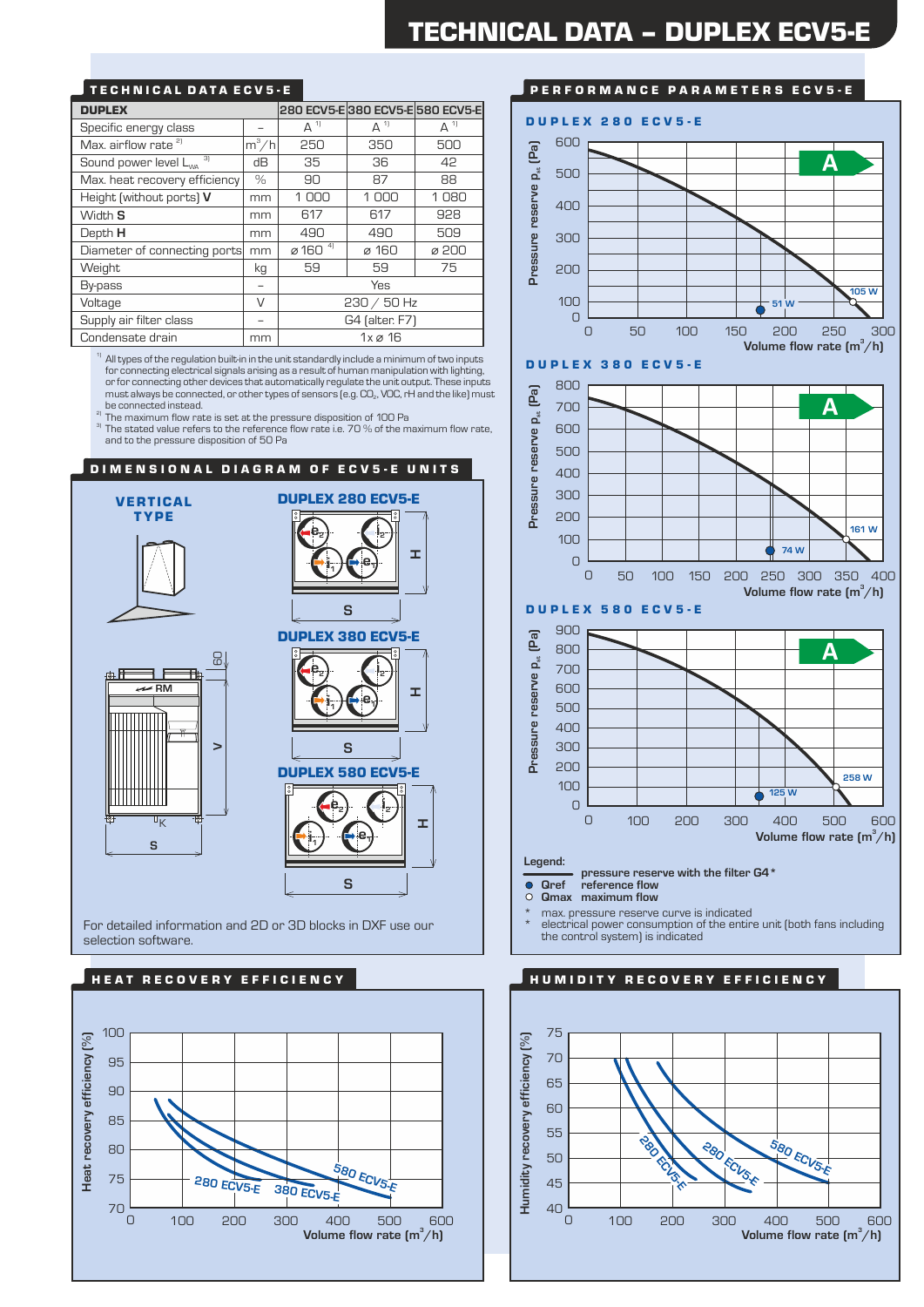# CONTROL SYSTEM

# CONTROL SYSTEMS - GENERAL OVERVIEW

|                                    |               | Constant            | auto.<br> by-pass |  |                                   |            |       |  |                  | <b>External inputs</b>                        |              |                                        |                               |                                        | Control of external elements |                   |  |  |  |
|------------------------------------|---------------|---------------------|-------------------|--|-----------------------------------|------------|-------|--|------------------|-----------------------------------------------|--------------|----------------------------------------|-------------------------------|----------------------------------------|------------------------------|-------------------|--|--|--|
| control system Performance<br>type | setting range | air flow<br>control |                   |  | webserver   Delay and   Immediate | l run-down | start |  | Input   Shut-off | Ground<br>coupled<br>0-10 V dampers exchanger | el. reheater | <b>HVAC</b><br>preheater   programming | hot-water   water  <br>heater | zone<br> cooler dampers damper  system |                              | kitchen   heating |  |  |  |
| $EC5.CP + CPA$                     | $10 - 100\%$  |                     |                   |  | l +n                              |            |       |  |                  |                                               |              |                                        |                               |                                        |                              |                   |  |  |  |
| $EC5.CP + CPB$                     |               |                     |                   |  |                                   |            |       |  |                  |                                               |              |                                        |                               |                                        |                              |                   |  |  |  |
| EC5.RD5                            | $10 - 100 %$  |                     |                   |  |                                   |            |       |  |                  |                                               |              |                                        |                               |                                        |                              |                   |  |  |  |
| EC5.RD5.CF                         |               |                     |                   |  |                                   |            | ⊏     |  |                  |                                               |              |                                        |                               |                                        |                              |                   |  |  |  |
|                                    |               |                     |                   |  |                                   |            |       |  |                  |                                               |              |                                        |                               |                                        |                              |                   |  |  |  |

# CP CONTROL - BASIC DIGITAL CONTROL MODULE

Convenient regulation provides intuitive control and a wide range of customizable parameters. The system allows connecting of an external input to improve the ventilation performance (signals from the rooms, for example, WC, the shut-off valves at the supply and exhaust. The uniqueness of the system bathroom, kitchen), input 0–10 V for the performance control according to the air quality sensors (CO<sub>2</sub>, RH). It is also possible to connect the integrated or external electrical preheater (to protect the recovery heat exchanger against

freezing) and the air reheater (to achieve the required supply air temperature). Standard regulation further provides the option to control is underlined by a wall **digital touchscreen CPA controller**. As an alternative of the touch controller, a **simple mechanical CPB controller** can be used.



# RD5 CONTROL - ADVANCED DIGITAL CONTROL SYSTEM

#### Basic description

The units with the digital module can be controlled: Digital control module type RD5 is the most advanced method for the unit control. It provides all the basic functions and also includes a number of other inputs and outputs for connecting with optional sensors (e.g.  $\mathsf{CO}_{\scriptscriptstyle{2}}$  sensors, relative humidity sensors), signals from the rooms (WC, bathroom, kitchen), the heating systems including the shut-off valves or the shut-off butterfly valves in the distribution system. In addition, it **includes the web-server and the Internet access**.

- 
- a) via the **controller series CP Touch** touch colour display b) via the **controller series CP 10 RT** – mechanical controller
- 
- c) without the controller, only by the voltage from  $O-10$  V (e.g. via the  $CO<sub>2</sub>$ sensor or other superior system). Control through the external signals and other automatic ventilation functions are maintained.
- d) through the intelligent built-in web-server allows controlling and set-up via a web application, and is possible also for the options a), b) and c).
- e) through a external control system via a standard interface Modbus TCP. Functions

The control module provides all the basic functions of the unit:

- programming of the various ventilation outputs during the day and the week
- smooth power control of both fans, with constant power function (i.e. automatic change of power to achieve the set flow rate directly in  $\mathsf{m}^3\!/ \mathsf{h}$ )
- automatic control of the by-pass butterfly valve (supply air by-pass) according to for the CF version.
- the outside air temperature • the electric heater control (optional accessory) at a constant supply air
- temperature in the range of 15 to 50 °C (max. achievable temperature depends on the performance of the installed electric heater) or the control of the air temperature according to a programmed temperature difference against the required room temperature (may be automatically changed according to the settings during the day)
- switching the hot water heater (optional accessory), setting the supply air temperature by controlling a mixing node point or a hot water throttle valve 0–10 V, including the frost protection of the hot water heater (via the sensor downstream the heater ADS 120)
- switching the water cooler (optional accessory), setting the supply air temperature by control of the mixing node point or the hot water throttle valve by the signal 0–10 V, the sensor must be fitted to the pipe downstream the cooler (via the sensor ADS 120) • the recovery exchanger frost protection

- switching to the selected output when closing through the external signal (e.g. from WC, bathroom, kitchen) with optional start and rundown
- Control of the shut-off butterfly valve at the inlet and the exhaust, and also two zone ventilation butterfly valves and one exhaust butterfly valve from the kitchen (the dampers are not part of the unit) – 24 V DC
- optional automatic operation controlled by the sensors  $CO<sub>2</sub>$ concentration, relative humidity or VOC (optional accessory) – 2x input 0–10 V or the switching contacts
- according to the settings, the unit allows periodic ventilation mode the unit is at rest and switches ventilation at set intervals
- automatic setting of the ventilation length depending on the number of persons and the building airtightness – at the periodic ventilation or when running the intermittent ventilation

#### **Controllers**

**CP Touch**: is intended for setting the basic ventilation modes and displaying the status of the ventilation unit including the indication of fault conditions. It allows the user access to common functions or programming of the operating modes that can be operated in the manual mode or the automatic mode according to the weekly program settings. The controller also allows setting a temporary party / holiday mode. Part of the controller is an integrated room thermostat with a weekly heating/cooling program, which can also control the simple heating system by using the functions of the control module. All values can be set on the well structured graphical touch screen. **CP 10 RT**: allows mechanical setting of the ventilation output and the supply air temperature, turning the device off. Due to the built-in diode, indicates the equipment failure – flashing red, the device operation –

shining green. Other programmable features are accessible only via the web interface CP Touch CP 10 RT



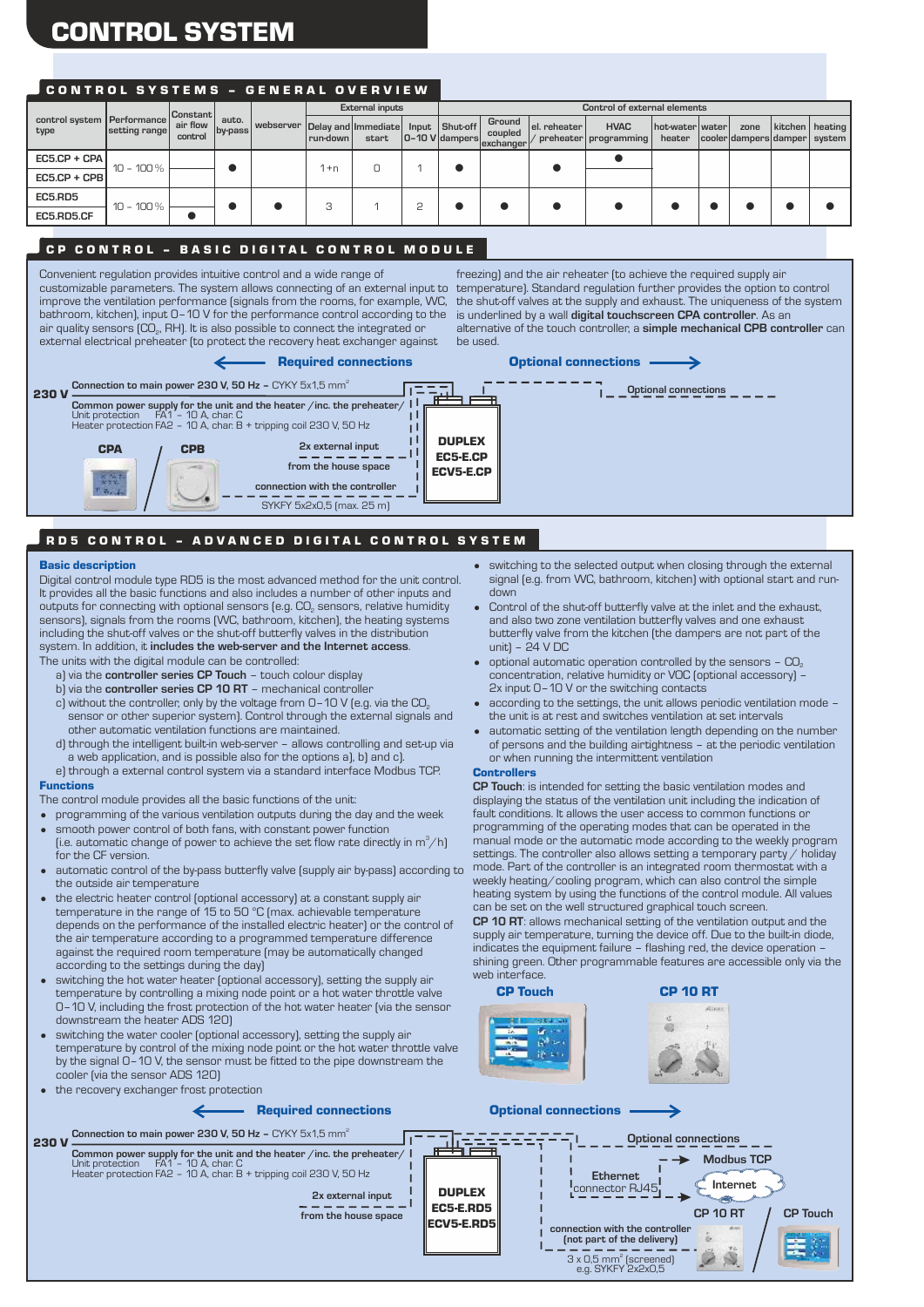# BUILT-IN ELECTRIC PREHEATERS / REHEATERS EDO-PTC



- designed for the integration into the unit, installation at a predetermined place **inside the unit** incl. the installation frame
- according to the output and the indication, the heater is designed for the supply air preheating or reheating: **EDO5** – heaters/preheater for the unit EC5-E
- **EDO5.V** heaters/preheater for the units ECV5-E **EDO5.RD5** – heaters/preheater for the units with the RD5 control system
- **EDO5.CP** heaters/preheater for the units with the CP control system
- operating temperature control is ensured by the unit control system
- the element is prepared for the easy installation into the unit incl. the cabling
- the heater is equipped with a non-interfering switch element SSR (for the RD5 regulation – types **EDO5-RD5**) or a switching relay (for the CP regulation – types **EDO5-CP**)
- max. temperature of the outlet air is dependent on the EDO5 output (e.g. input power 100 W increases the temperature of the supply air in the amount of 100 m $^3$ /h by max. 3  $^{\circ}$ C
- EDO5 integration directly into the unit does not
- it is equipped with two safety reverse acting thermostats 45 and 60 °C

| <b>DUPLEX</b> unit | 170 EC5-E $/$ 280 ECV5-E    | 370 EC5-E / 380 ECV5-E  | 570 EC5-E / 580 ECV5-E |
|--------------------|-----------------------------|-------------------------|------------------------|
| Preheater EDO5     | 650 W                       | 990 W                   | 300 W                  |
| Reheater EDO5      | $^{\prime}$ 600 W<br>250 W/ | 600 W<br>500 W $\prime$ | 600 W<br>500 W         |

## DUCT ELECTRIC PREHEATERS/REHEATERS EPO-V

- EPO-V heaters can be combined only with the units with the RD5 control system
- used for the fresh air **preheating**, installing in the
- used for the supply air **reheating**, installing in the pipeline downstream the unit (requires installation of the ADS 120 sensor in the pipeline downstream the heater)
- the housing is made of galvanized sheet metal
- the housing includes the terminal plate and the
- internal installation
- IP43 protection, installation only to normal environments
- it is equipped with two safety thermostats, a reverse acting (60 ° C) and a safety irreversible thermostat (switched off at 120 °C)
- the heater is equipped with a non-interfering switch element SSR
- the safety thermostat reset button is located on the housing, during the assembly the heater must be located with regard to access and must not be fitted
- $\bullet$  minimum airflow in the heater is 1.5 m/s

Permitted terminal board positions

 $\alpha$ 



| <b>Type</b>   | <b>Power</b><br>input<br>[kW] | Voltage<br>[V] | Min. air<br>flowrate<br>$\rm [m^3/h]$ | øD<br>(mm) | Recommended<br>for DUPLEX         |
|---------------|-------------------------------|----------------|---------------------------------------|------------|-----------------------------------|
| EPO-V 125/0,9 | 0.9                           | 230            | $45*$                                 | 125        | 170 EC5-E, 280 ECV5-E             |
| EPO-V 160/1,6 | 1.6                           | 230            | $110*$                                | 160        | 170 EC5-E, 280 ECV5-E, 380 ECV5-E |
| EPO-V 200/2,1 | 2.1                           | 230            | $170*$                                | 200        | 370 EC5-E, 580 ECV5-E             |
| EPO-V 250/3,0 | 3.0                           | 400            | $260*$                                | 250        | 570 EC5-E, 580 ECV5-E             |

If requested lower flowrate than shown here, please use the built-in EDO integrated heaters.

PRESSURE LOSS



#### HOT WATER AIR HEATERS TPO EC THV

H

D

L B

- Used to reheat air, to be installed in ducts (can be used only with digital control system)
	- ADS 120 sensor required (to be installed
	- in the duct downstream the heater)
	- Painted metal sheet housing
	- Aluminium lamellas on copper tubes

| Air flow rate<br>$\left[\frac{m^3}{h}\right]$ | <b>Water flow</b><br>rate<br>[l/h] | <b>Pressure</b><br>loss<br>[kPa] | Heating power*<br>[kW] |
|-----------------------------------------------|------------------------------------|----------------------------------|------------------------|
| 100                                           | 30                                 | O,1                              | 0,3                    |
| 150                                           | 40                                 | 0,2                              | 0,5                    |
| 200                                           | 60                                 | 0,3                              | 0,8                    |
| 300                                           | 80                                 | 0,6                              | 1,3                    |
| 400                                           | 100                                | 0,9                              | 1,9                    |
| 500                                           | 120                                | 1,3                              | 2,5                    |

500 120 1,3 2,5 **a.**<br>
\* The table applies for heating water temperature 55 / 35 °C, supply air<br>
after heat recovery 15 - 20 °C, exhaust air min. 30 °C. Parameters for  $\overrightarrow{A}$  40<br>
different conditions can be found using t

| Type                  | øD<br>[mm] | в<br>[mm] | н<br>(mm) | [mm] | н        | Recommended<br>for DUPLEX |
|-----------------------|------------|-----------|-----------|------|----------|---------------------------|
| TPO 125 EC THV        | 125        | 418       | 348       | 350  | 1/2"     | 280 ECV5-E                |
| TPO 160 EC THV        | 160        | 418       | 348       | 350  | 1/2"     | 170 EC5-E, 380 ECV5-E     |
| <b>TPO 200 EC THV</b> | 200        | 418       | 348       | 350  | 1/2"     | 1370 EC5-E. 580 ECV5-E    |
| <b>TPO 250 EC THV</b> | 250        | 418       | 348       | 350  | 1 $/2$ " | 570 EC5-E, 580 ECV5-E     |

- Maximum operating pressure 10 bar
- Maximum operating temperature 70 °C
- As standard the heater includes electric choke valve with 24 V DC power supply and 0–10 V control